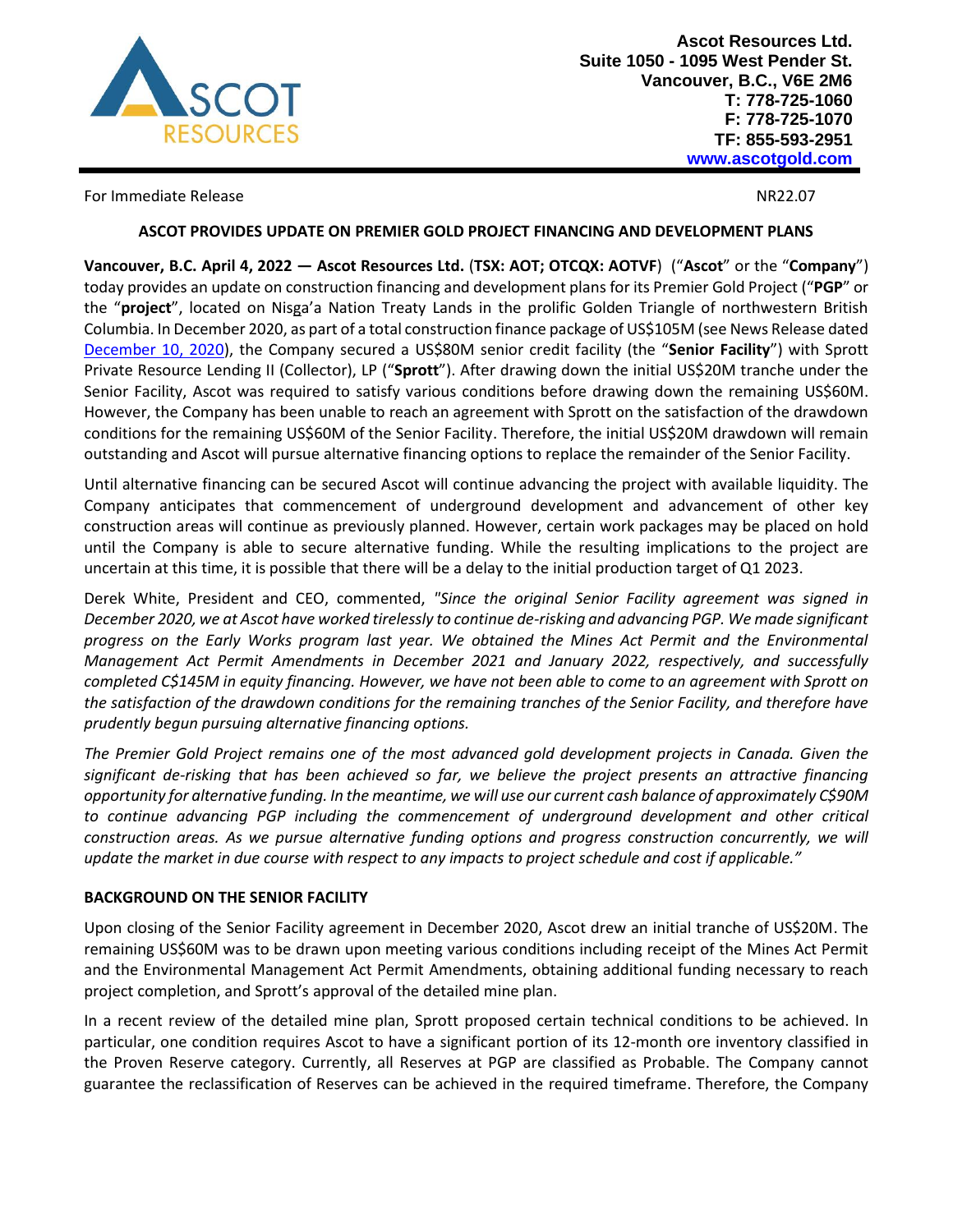considers it prudent to seek alternative financing options.

## **CURRENT FINANCIAL POSITION AND NEXT STEPS FORWARD**

The Company currently has an unaudited cash balance of approximately C\$90M which will enable the progression of certain critical areas of project construction in 2022. In order to commit to the entire outstanding project scope, Ascot will pursue alternative financing options to make up for the unfunded balance. The Company will also be exploring various royalty and/or stream options at PGP as an additional source of funding.

The commencement of underground development into the Big Missouri deposit starting at the S1 portal remains on track for late April 2022 and will continue unabated for the time being. The progression of other key construction areas will also continue this year. Certain work packages may be put on hold until the Company is able to secure an alternative finance package.

The delay of any work packages may result in delays to the overall project and the start up of production beyond the previous target of Q1 2023. The impact of delays, however, could potentially be partially offset by the ramp up from initial production to commercial and full-scale production, which the Company anticipates will be accelerated as underground development continues on schedule.

## **Qualified Person**

John Kiernan, P.Eng., Chief Operating Officer of the Company is the Company's Qualified Person (QP) as defined by National Instrument 43-101 and has reviewed and approved the technical contents of this news release.

## **On behalf of the Board of Directors of Ascot Resources Ltd.**

*"Derek C. White"* President & CEO

#### **For further information contact:**

David Stewart, P.Eng. VP, Corporate Development & Shareholder Communications [dstewart@ascotgold.com](mailto:dstewart@ascotgold.com) 778-725-1060 ext. 1024

#### **About Ascot Resources Ltd.**

Ascot is a Canadian junior exploration and development company focused on re-starting the past producing Premier gold mine, located on Nisga'a Nation Treaty Lands, in British Columbia's prolific Golden Triangle. Ascot shares trade on the TSX under the ticker AOT. Concurrent with progressing the development of Premier, the Company continues to successfully explore its properties for additional high-grade underground resources. Ascot is committed to the safe and responsible development of Premier in collaboration with Nisga'a Nation as outlined in the Benefits Agreement.

For more information about the Company, please refer to the Company's profile on SEDAR at www.sedar.com or visit the Company's web site at www.ascotgold.com, or for a virtual tour visit www.vrify.com under Ascot Resources.

The TSX has not reviewed and does not accept responsibility for the adequacy or accuracy of this release.

#### **Cautionary Statement Regarding Forward-Looking Information**

All statements and other information contained in this press release about anticipated future events may constitute forward-looking information under Canadian securities laws ("forward-looking statements"). Forward